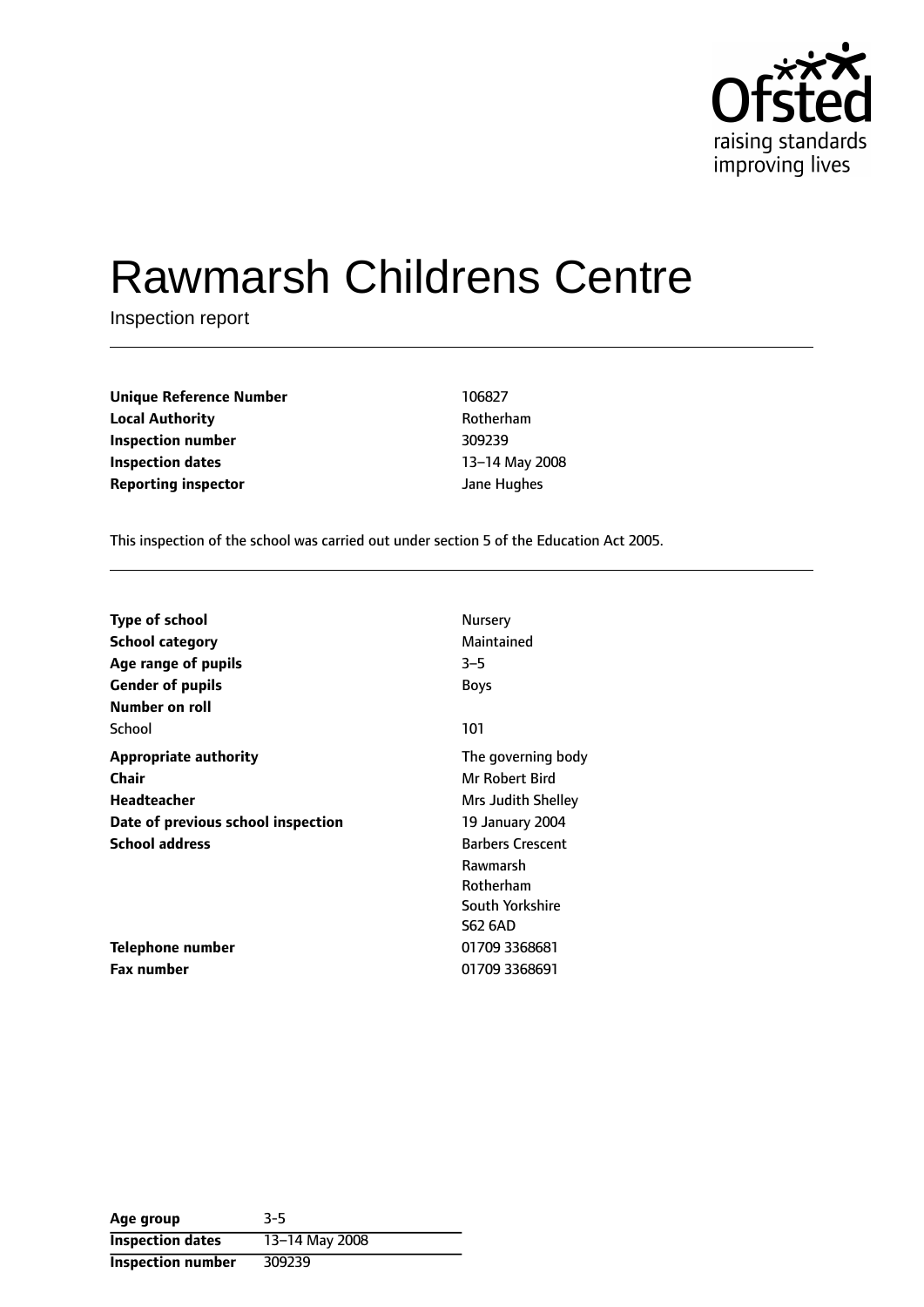.

© Crown copyright 2008

#### Website: www.ofsted.gov.uk

This document may be reproduced in whole or in part for non-commercial educational purposes, provided that the information quoted is reproduced without adaptation and the source and date of publication are stated.

Further copies of this report are obtainable from the school. Under the Education Act 2005, the school must provide a copy of this report free of charge to certain categories of people. A charge not exceeding the full cost of reproduction may be made for any other copies supplied.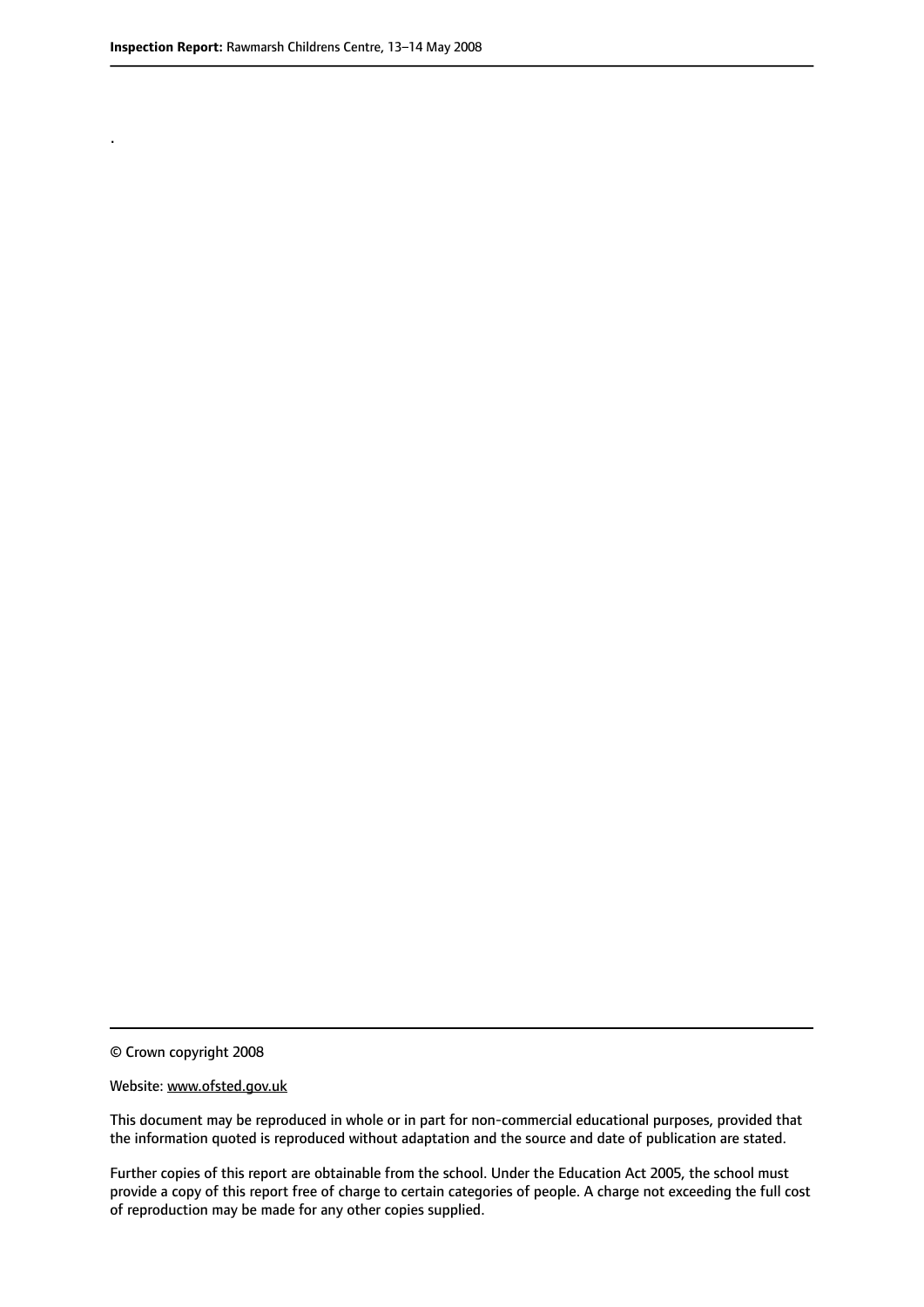# **Introduction**

The inspection was carried out by one Additional Inspector.

## **Description of the school**

This large Children's Centre draws children from a wide area. Almost all children are of White British heritage and speak English at home. Families, many of them fragmented, from disadvantaged social and economic circumstances draw on its services. The centre provides outreach support for families as well as a training venue for the private, maintained and voluntary sectors. In 2006, the Nursery governing body and the Surestart local programme board amalgamated into one governing body for the centre. Designated in 2003, the centre provides a wide range of services for children from birth to five years. This includes breakfast club, additional nursery sessions, lunchtime, teatime and holiday care. The centre is open for 49 weeks each year from 08.00 to 18.00. There is one point September entry Nursery education provision for up to 65 children in the morning and afternoon sessions. Children's attendance patterns vary, with the majority attending part-time for five sessions per week. The centre has an eight place full time equivalent enhanced resource for children with special educational needs (SEN) and autism. The resource is managed by the deputy headteacher who is also Head of Centre designate. Three staff are trained and registered with the National Autistic Society to deliver the 'Early Bird' programme to families of children with autistic spectrum disorder. The centre has achieved Healthy School status, a School Achievement Award, Basic Skills Quality Mark, Leading Aspect Award for Inclusion and Beacon School status. The deputy headteacher is the Teaching Awards Regional Winner for SEN Teacher of the Year 2007. Children arrive in the Nursery with skills well below those typical for their age, particularly their speech and language skills.

This inspection is of the Nursery education for three- and four-year-olds. The report from the inspection of day care in January 2008 is available on the Ofsted website as is a 2007 report about the centre, conducted by one of Her Majesty's Inspectors and a Childcare Inspector as part of a programme to evaluate the impact of children's centres on children and their families.

## **Key for inspection grades**

| Grade 1 | Outstanding  |
|---------|--------------|
| Grade 2 | Good         |
| Grade 3 | Satisfactory |
| Grade 4 | Inadequate   |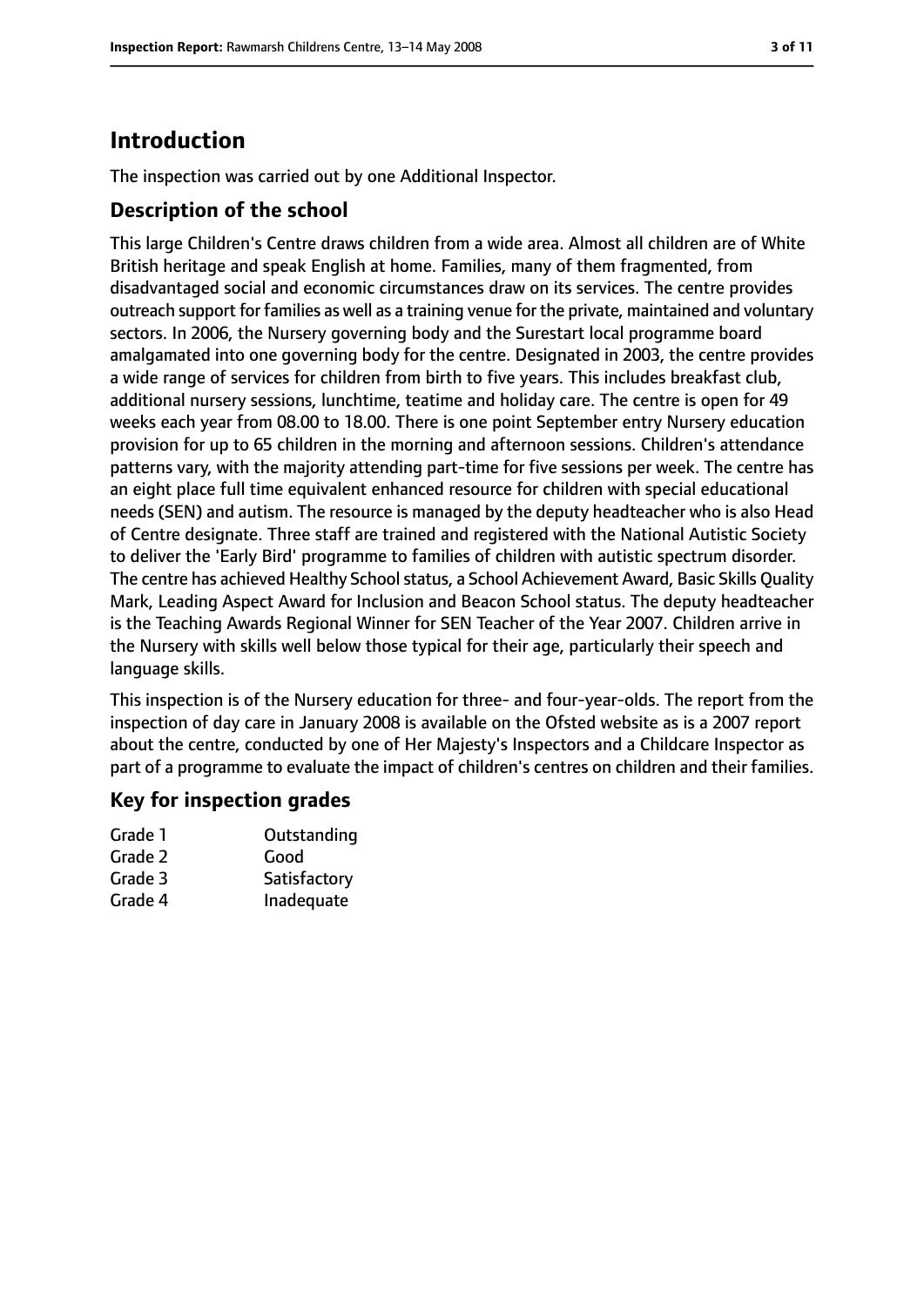# **Overall effectiveness of the school**

#### **Grade: 1**

Rawmarsh Children's Centre provides outstanding Nursery education for all its children, regardless of their individual needs and abilities. Parents and carers typically recognise that, 'It's a great place to be'. The headteacher has sustained excellent leadership and vision for many years. She is the Nursery's sternest critic and this accounts for the more modest elements of the school's self-evaluation which do not reflect the first-class outcomes identified during the inspection. Minor issues from the previous inspection have been carefully addressed. Outstanding achievement, high quality teaching, care and support combine with exemplary leadership and management to demonstrate an undeniably outstanding capacity to improve.

The school is known widely for the importance it places on offering every child, whatever their individual need, a highly stimulating daily curriculum, full of inventive activities to challenge children and stretch their capabilities. Provision is especially noteworthy for children on the autistic spectrum as they become increasingly adept at social interaction and communication. Highly skilled teachers and teaching assistants squeeze every possible learning opportunity from activities and so enable all children to become increasingly independent learners, confident in their ability to find things out for themselves. These are important skills for their future success. As a result, children achieve exceptionally well and reach the standards typical for their age. Exemplary academic support and guidance, along with the highest quality of pastoral care combine to nurture happy and relaxed learners. Parents express the view that, 'Children are all clearly so valued here.' First-class partnerships with other schools and organisations ensure that all children, including those with learning difficulties and/or disabilities, receive high quality support and are very well prepared for life in either mainstream or specialist schools when they move on. Indeed, parents and carers of children with additional needs confirm that the staff, 'have worked absolute wonders'. Many parents attend workshops to help them to support better their children's learning and development. They agree that the centre provides, 'absolutely outstanding practical help'. Even so, there is still more work to be done to encourage harder to reach parents and carers to become more involved in their children's learning.

The centre runs smoothly day-to-day because of highly efficient administrative staff and conscientious ancillary and lunchtime support. The pristine learning environment is a huge asset and children revel in the extensive grounds. Previous attendance at well established Surestart groups helps children to settle with minimum disruption and anxiety. Children's attitudes and behaviour are exemplary because they model themselves on the adults working with them. Supportive relationships enhance all aspects of the centre's provision and ensure children make the most of every minute. Children embrace opportunities to take responsibility for their own well-being and for aspects of nursery life and this helps them to become increasingly effective members of the community.

## **Effectiveness of the Foundation Stage**

#### **Grade: 1**

As a Nursery school, the Foundation Stage is completely covered by the Overall Effectiveness section.

#### **What the school should do to improve further**

■ Introduce further strategies to involve even more parents and carers in children's learning.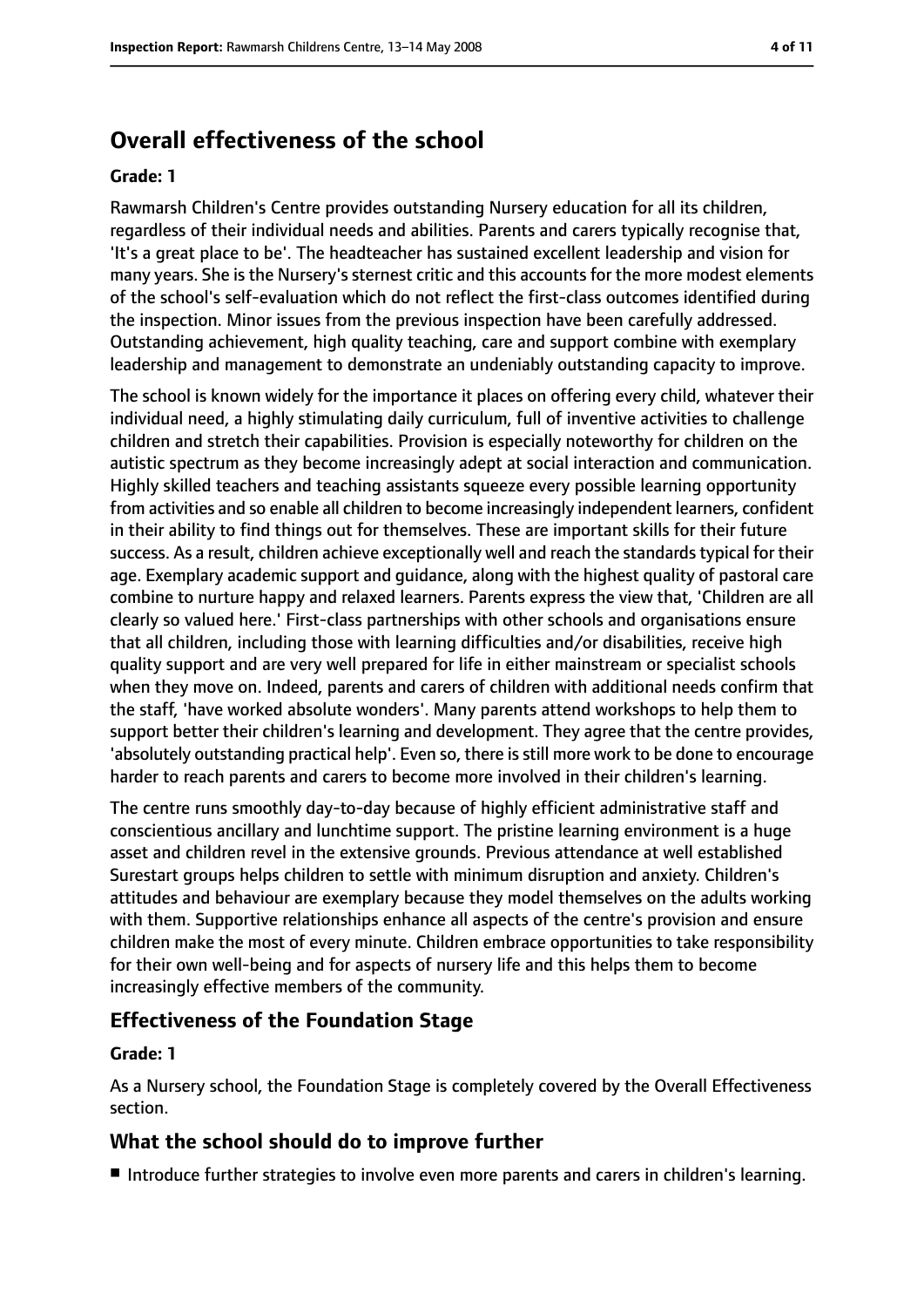# **Achievement and standards**

#### **Grade: 1**

From their low starting points, children's achievement is outstanding. By the time they leave the centre for Reception classes elsewhere, children are very well prepared for the new academic and social challenges they face. Their skills in all areas of learning are in line with those typical for their age and they are on track to reach the goals set for children by the end of Reception. Their achievement is particularly impressive in terms of their communication and language skills which develop apace. Children with learning difficulties and/or disabilities are identified speedily, often while they attend the day care provision. They do as well as all other groups of children because they receive just the right levels of challenge and support from highly skilled adults. Children on the autistic spectrum make sustained, small step progress as a result of the expert help they receive. Exemplary relationships forged between adults and children support children's rapid personal, social and emotional development.

# **Personal development and well-being**

#### **Grade: 1**

Parents say that their children relish the thought of coming to school and confirm that children, 'beam if it's a school day'. Children delight in the wide range of stimulating and imaginative activities. Children's confidence levels soar as a result of the time they spend in nurture groups, following detailed assessments to establish their 'well-being and involvement' levels. Children's outstanding spiritual, moral, social and cultural development is founded on awe and wonder of the world around them, creativity and natural curiosity. Children's behaviour is impressive and they show great consideration for others. They realise that simple rules help the nursery to remain a calm and happy place. They are increasingly aware of the differences between cultures and make regular use of high quality multicultural resources. They know that people look, feel and think differently. Children are keen to eat the healthy vegetables they help to grow in the extensive grounds. They are learning to seek healthy food, drink and exercise options. Children learn about safe practices and know what it means to be a responsible member of the school community. They are developing secure basic skills to support their future success and well-being. Most parents bring their children to school regularly and attendance levels are satisfactory for children this age.

# **Quality of provision**

## **Teaching and learning**

#### **Grade: 1**

Key characteristics of the excellent teaching are the highly supportive relationships between adults and children along with the very skilful questioning techniques adults use with children. Staff extend seamlessly children's knowledge and understanding during activities. For instance, two children were encouraged to use a digital camera to record colourful designs made by their peers. They learned through making mistakes, as one ended up with a picture of his finger rather than the tray of patterns. Following the teacher's painstaking guidance, he eventually managed to hold the camera properly and not obscure the lens. Unprompted, he then passed this information on to another child in the group who was about to make the same mistake. Provision for children with learning difficulties and/or disabilities is of the highest order and parents say how happy they are with the quality of teaching and the progress their children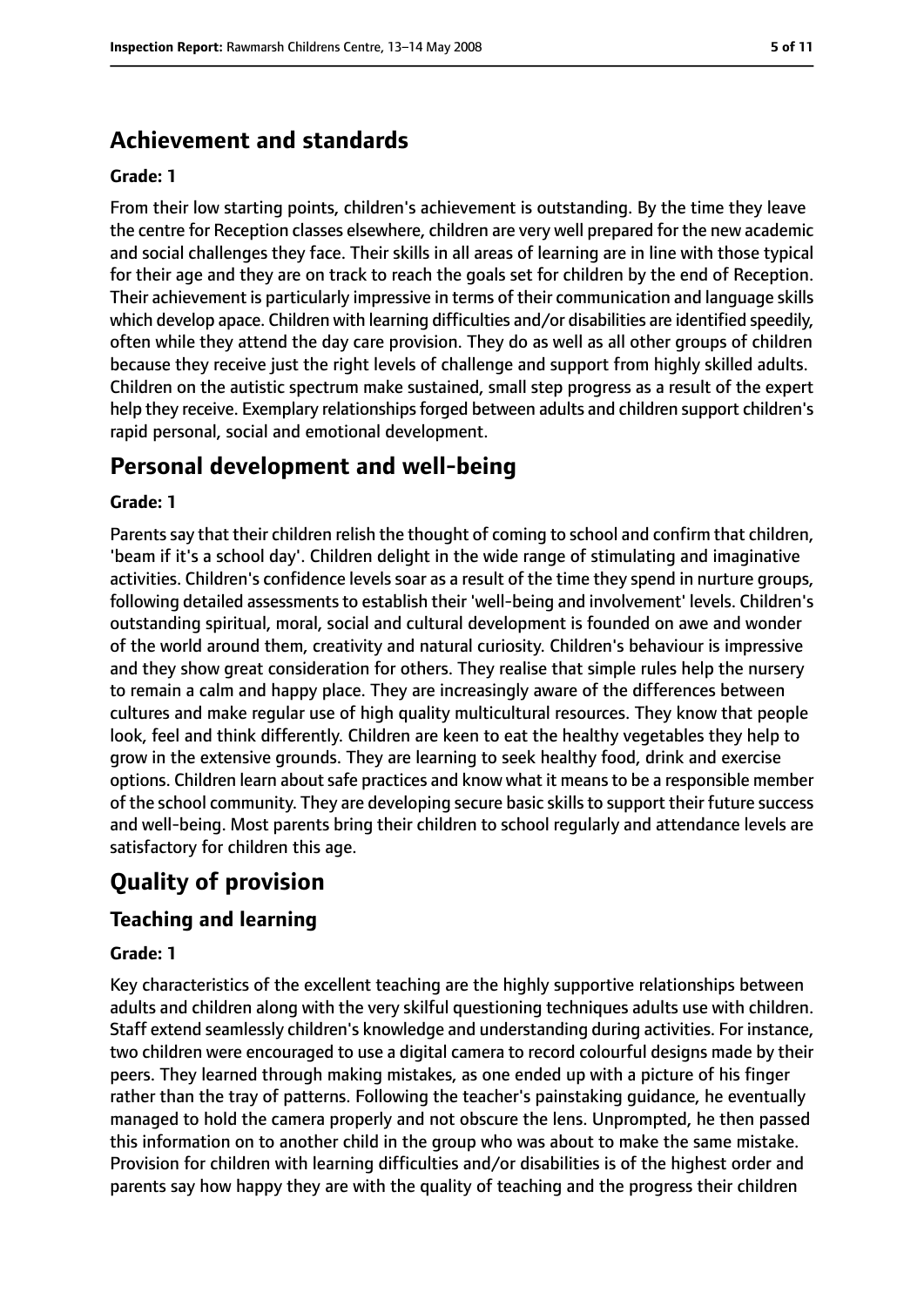make. All staff use a language system with signs and symbols to teach communication, language and literacy skills to children who need this specialist support. Parents and carers whose children have already left the Nursery make comments such as, 'We were all so lucky to meet and learn with such lovely people.'

#### **Curriculum and other activities**

#### **Grade: 1**

High quality resources both indoors and outside ensure that the first-classlearning environment is replicated throughout the centre. Children embark on a daily 'magical mystery tour' as they follow their interests in every area of learning. Supportive adults make sure children solve any problems for themselves, often diverting them to different curriculum areas in search of answers. For instance, one boy noticed that his marble turned green as he 'painted' with it in a tray. When he asked why this was, the adult sent him off to experiment with colour mixing at the easel. He, along with other interested children, worked out that it was because he had been painting with blue and yellow paints that, when mixed in the tray, had made a green coating on the marble. Parents are increasingly familiar with the curriculum their children follow. 'Playdays' for adults give parents and carers the opportunity to develop this familiarity along with the requisite skills to support their children's learning at home, although not everyone takes advantage of these. The wide ranging curriculum is enriched by community specialists such as musicians, artists and performers who help to bring learning to life for children.

#### **Care, guidance and support**

#### **Grade: 1**

Staff use their detailed observations of children's achievement to inform the individual learning objectives that they draw up for them. These are very challenging and ensure that the needs of each child are carefully met so all are able to make the best possible progress. Expert support for children with learning difficulties and/or disabilities, particularly those with autism, is of the very highest quality. Separate resource areas, nurture groups and carefully prepared, individual learning programmes ensure each child blossoms at their own pace. Representatives from outside agencies meet regularly with staff and parents in the centre's calm environment. They ensure that parents are fully aware of their children's needs and how best to address these alongside the centre's own provision. Parents typically say of the staff, 'We trust them utterly', and agree that all the adults are, 'very pro-active and provide creative solutions', to some very complex issues. Staff provide parents with a rich compilation of photographic and written records to illustrate the excellent progress their children make during the year. The school meets current requirements for safeguarding learners. Extensive support programmes deliver peace of mind to parents and children alike as they settle in or prepare to move on to new schools.

# **Leadership and management**

#### **Grade: 1**

Sustained leadership and management of the highest quality over many years make the centre the success that it is. There is no shred of complacency here as leaders continue to raise the bar in terms of expectation and outcome. Well ordered priorities provide a clear focus for staff on how to improve current provision. Senior leaders recognise that there are still further avenues to explore to involve some harder to reach parents and carers in children's learning. Well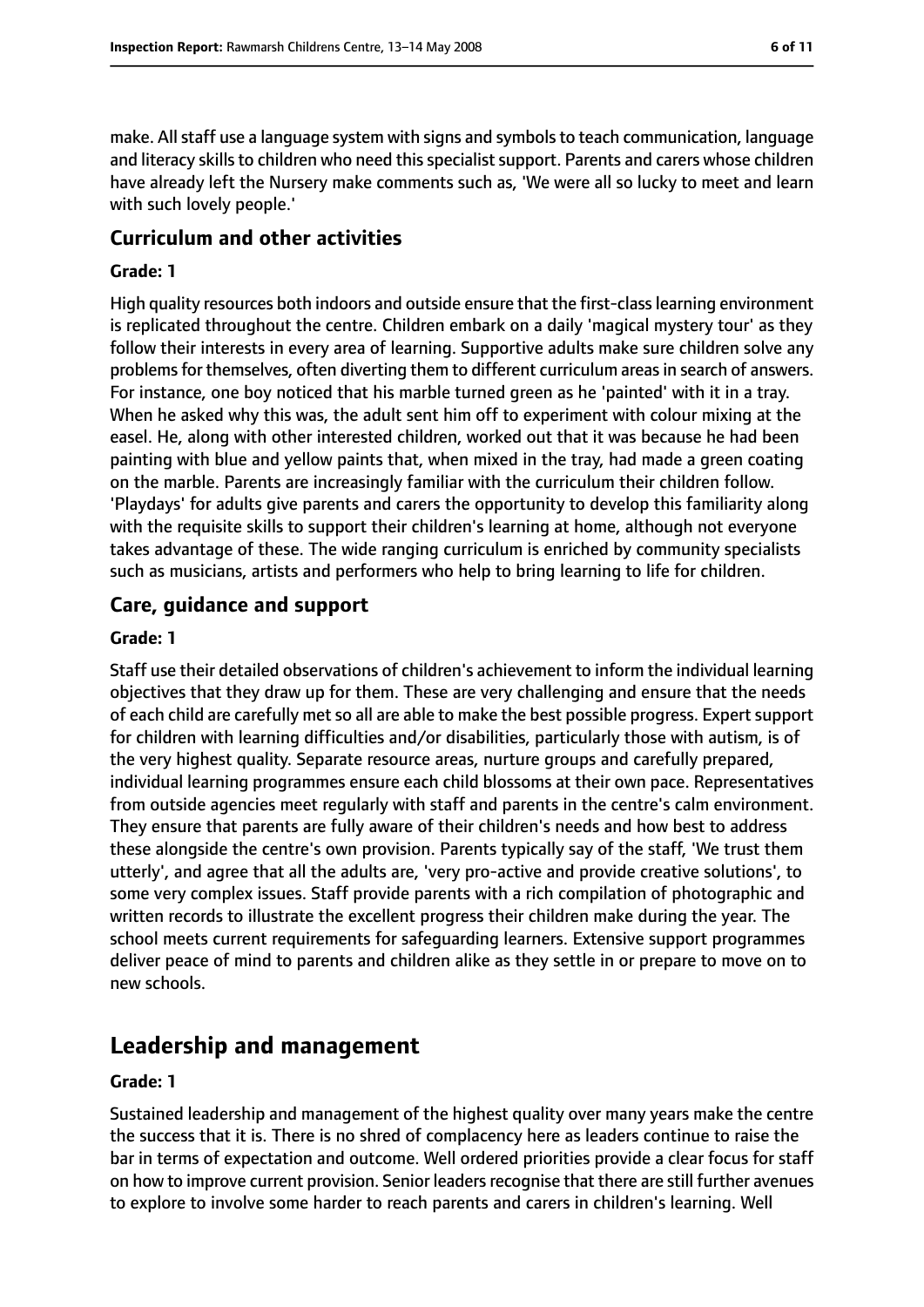informed and highly motivated governors provide excellent levels of challenge and clarity of vision to mirror that of the headteacher and other senior staff. They monitor closely the work of the school and the outcomes for children, parents and the wider community. The deputy headteacher ensures that staff benefit from high quality professional development, particularly in relation to the centre's special focus on autism. Middle managers play an equally important role, providing outreach support for families and a well received family learning programme. Staff support and train colleagues across the local authority. There is excellent communication throughout the centre, with Surestart colleagues and programmes now fully integrated. Families recognise that the centre sits at the heart of the community. They comment appreciatively, 'This place is like a beacon.'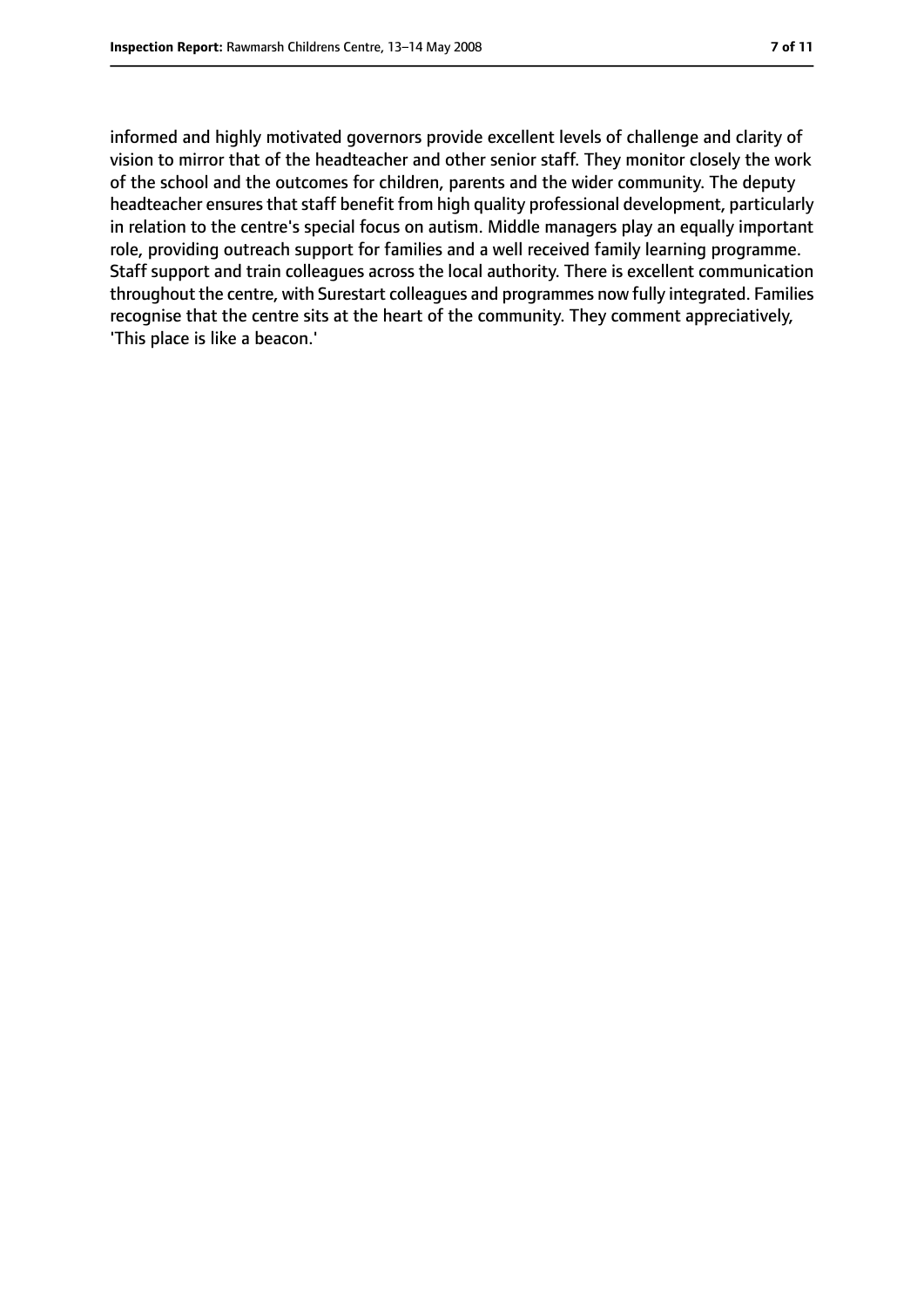**Any complaints about the inspection or the report should be made following the procedures set out in the guidance 'Complaints about school inspection', which is available from Ofsted's website: www.ofsted.gov.uk.**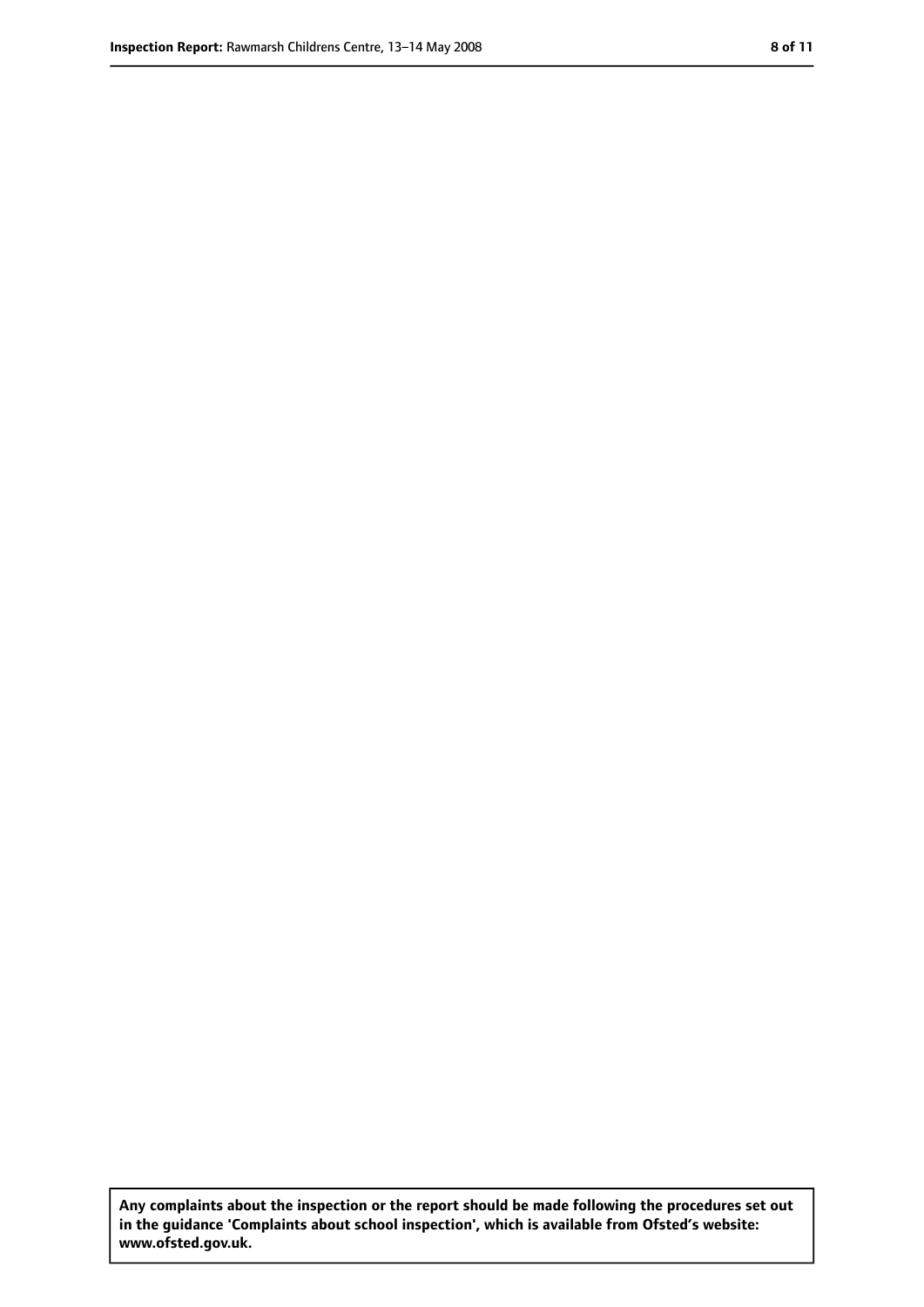#### **Annex A**

# **Inspection judgements**

| $^{\backprime}$ Key to judgements: grade 1 is outstanding, grade 2 good, grade 3 satisfactory, and | <b>School</b>  |
|----------------------------------------------------------------------------------------------------|----------------|
| arade 4 inadequate                                                                                 | <b>Overall</b> |

## **Overall effectiveness**

| How effective, efficient and inclusive is the provision of education, integrated<br>care and any extended services in meeting the needs of learners? |     |
|------------------------------------------------------------------------------------------------------------------------------------------------------|-----|
| Effective steps have been taken to promote improvement since the last<br>inspection                                                                  | Yes |
| How well does the school work in partnership with others to promote learners'<br>well-being?                                                         |     |
| The effectiveness of the Foundation Stage                                                                                                            |     |
| The capacity to make any necessary improvements                                                                                                      |     |

#### **Achievement and standards**

| How well do learners achieve?                                                                               |  |
|-------------------------------------------------------------------------------------------------------------|--|
| The standards <sup>1</sup> reached by learners                                                              |  |
| How well learners make progress, taking account of any significant variations between<br>groups of learners |  |
| How well learners with learning difficulties and disabilities make progress                                 |  |

## **Personal development and well-being**

| How good is the overall personal development and well-being of the<br>learners?                                  |  |
|------------------------------------------------------------------------------------------------------------------|--|
| The extent of learners' spiritual, moral, social and cultural development                                        |  |
| The extent to which learners adopt healthy lifestyles                                                            |  |
| The extent to which learners adopt safe practices                                                                |  |
| How well learners enjoy their education                                                                          |  |
| The attendance of learners                                                                                       |  |
| The behaviour of learners                                                                                        |  |
| The extent to which learners make a positive contribution to the community                                       |  |
| How well learners develop workplace and other skills that will contribute to<br>their future economic well-being |  |

## **The quality of provision**

| How effective are teaching and learning in meeting the full range of the<br>learners' needs?          |  |
|-------------------------------------------------------------------------------------------------------|--|
| How well do the curriculum and other activities meet the range of needs<br>and interests of learners? |  |
| How well are learners cared for, quided and supported?                                                |  |

 $^1$  Grade 1 - Exceptionally and consistently high; Grade 2 - Generally above average with none significantly below average; Grade 3 - Broadly average to below average; Grade 4 - Exceptionally low.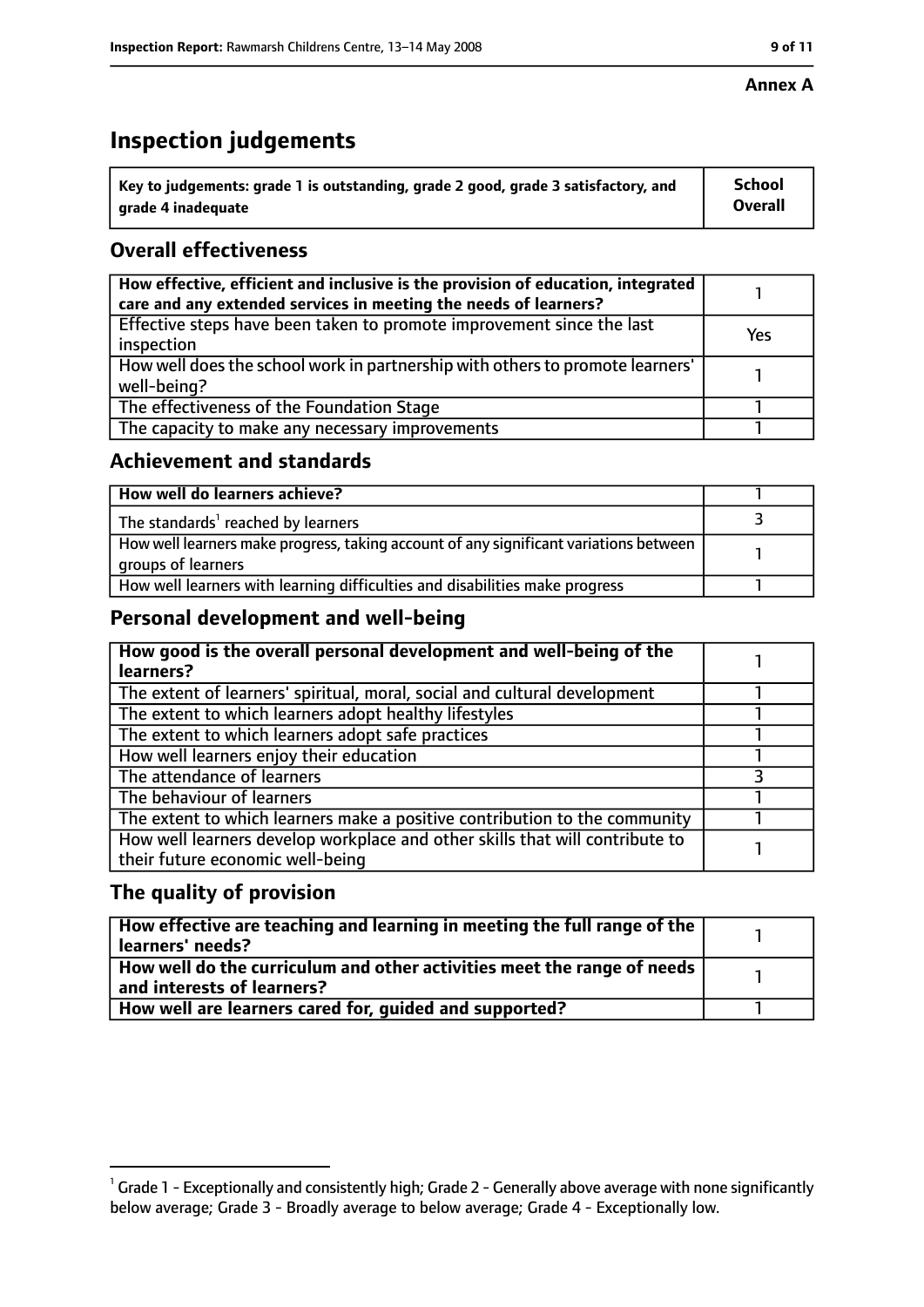# **Annex A**

# **Leadership and management**

| How effective are leadership and management in raising achievement<br>and supporting all learners?                                              |     |
|-------------------------------------------------------------------------------------------------------------------------------------------------|-----|
| How effectively leaders and managers at all levels set clear direction leading<br>to improvement and promote high quality of care and education |     |
| How effectively leaders and managers use challenging targets to raise standards                                                                 |     |
| The effectiveness of the school's self-evaluation                                                                                               |     |
| How well equality of opportunity is promoted and discrimination tackled so<br>that all learners achieve as well as they can                     |     |
| How effectively and efficiently resources, including staff, are deployed to<br>achieve value for money                                          |     |
| The extent to which governors and other supervisory boards discharge their<br>responsibilities                                                  |     |
| Do procedures for safequarding learners meet current government<br>requirements?                                                                | Yes |
| Does this school require special measures?                                                                                                      | No  |
| Does this school require a notice to improve?                                                                                                   | No  |